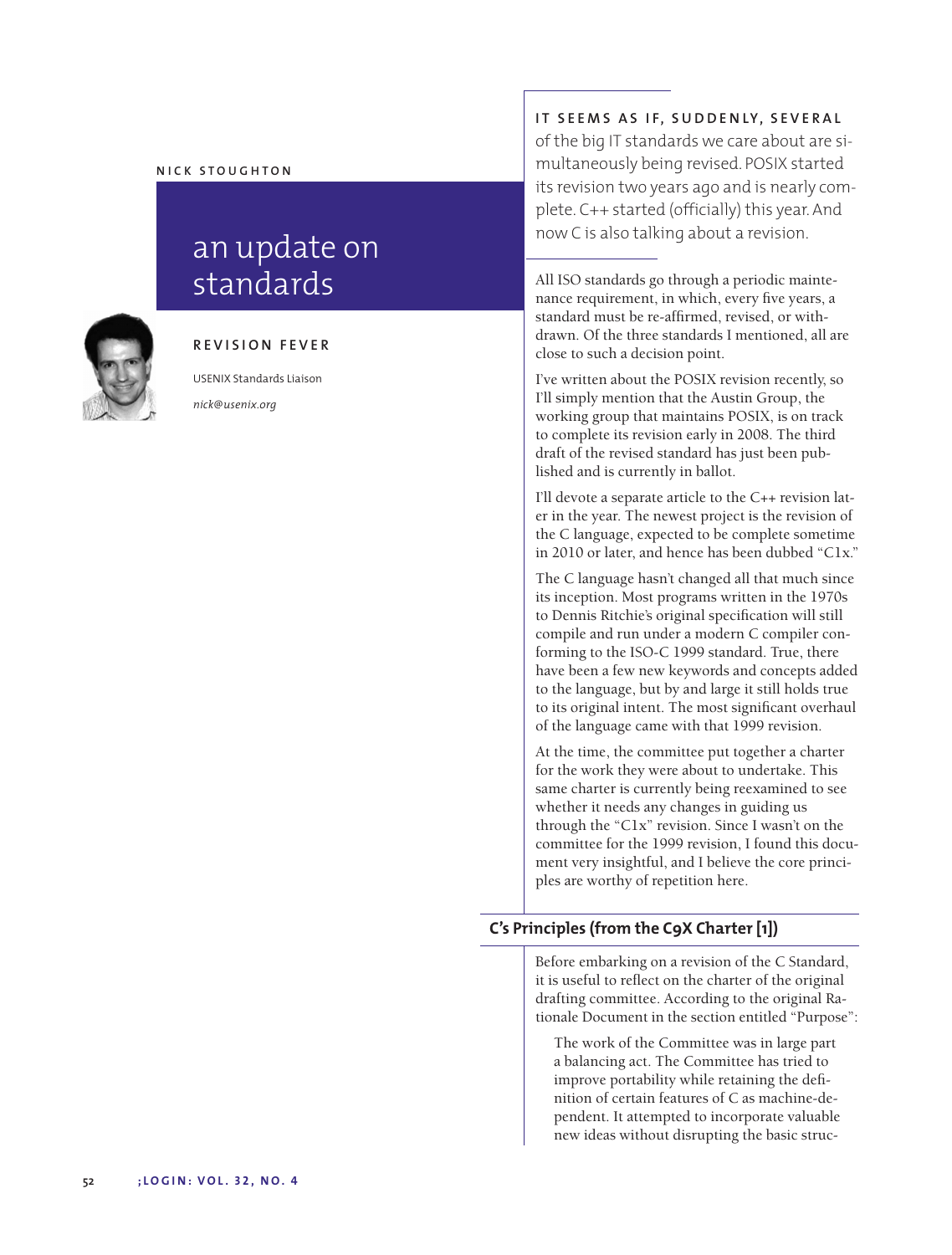ture and fabric of the language. It tried to develop a clear and consistent language without invalidating existing programs. All of the goals were important and each decision was weighed in the light of sometimes contradictory requirements in an attempt to reach a workable compromise.

In specifying a standard language, the Committee used several guiding principles, the most important of which are:

1. Existing code is important; existing implementations are not. A large body of C code exists of considerable commercial value. Every attempt has been made to ensure that the bulk of this code will be acceptable to any implementation conforming to the Standard. The Committee did not want to force most programmers to modify their C programs just to have them accepted by a conforming translator.

On the other hand, no one implementation was held up as the exemplar by which to define C: It is assumed that all existing implementations must change somewhat to conform to the Standard.

- 2. C code can be portable. Although the C language was originally born with the UNIX operating system on the DEC PDP-11, it has since been implemented on a wide variety of computers and operating systems. It has also seen considerable use in cross-compilation of code for embedded systems to be executed in a free-standing environment. The Committee has attempted to specify the language and the library to be as widely implementable as possible, while recognizing that a system must meet certain minimum criteria to be considered a viable host or target for the language.
- 3. C code can be nonportable. Although the Committee strove to give programmers the opportunity to write truly portable programs, it did not want to force programmers into writing portably, to preclude the use of C as a "high-level assembler"; the ability to write machine-specific code is one of the strengths of C. It is this principle that largely motivates drawing the distinction between a strictly conforming program and a conforming program.
- 4. Avoid "quiet changes." Any change to widespread practice altering the meaning of existing code causes problems. Changes that cause code to be so ill-formed as to require diagnostic messages are at least easy to detect. As much as seemed possible, consistent with its other goals, the Committee has avoided changes that quietly alter one valid program to another with different semantics that cause a working program to work differently without notice. In important places where this principle is violated, the Rationale points out a quiet change.
- 5. A standard is a treaty between implementer and programmer. Some numerical limits have been added to the Standard to give both implementers and programmers a better understanding of what must be provided by an implementation and of what can be expected and depended upon to exist. These limits are presented as minimum maxima (i.e., lower limits placed on the values of upper limits specified by an implementation) with the understanding that any implementer is at liberty to provide higher limits than the Standard mandates. Any program that takes advantage of these more tolerant limits is not strictly conforming, however, since other implementations are at liberty to enforce the mandated limits.
- 6. Keep the spirit of C. The Committee kept as a major goal to preserve the traditional spirit of C. There are many facets of the spirit of C, but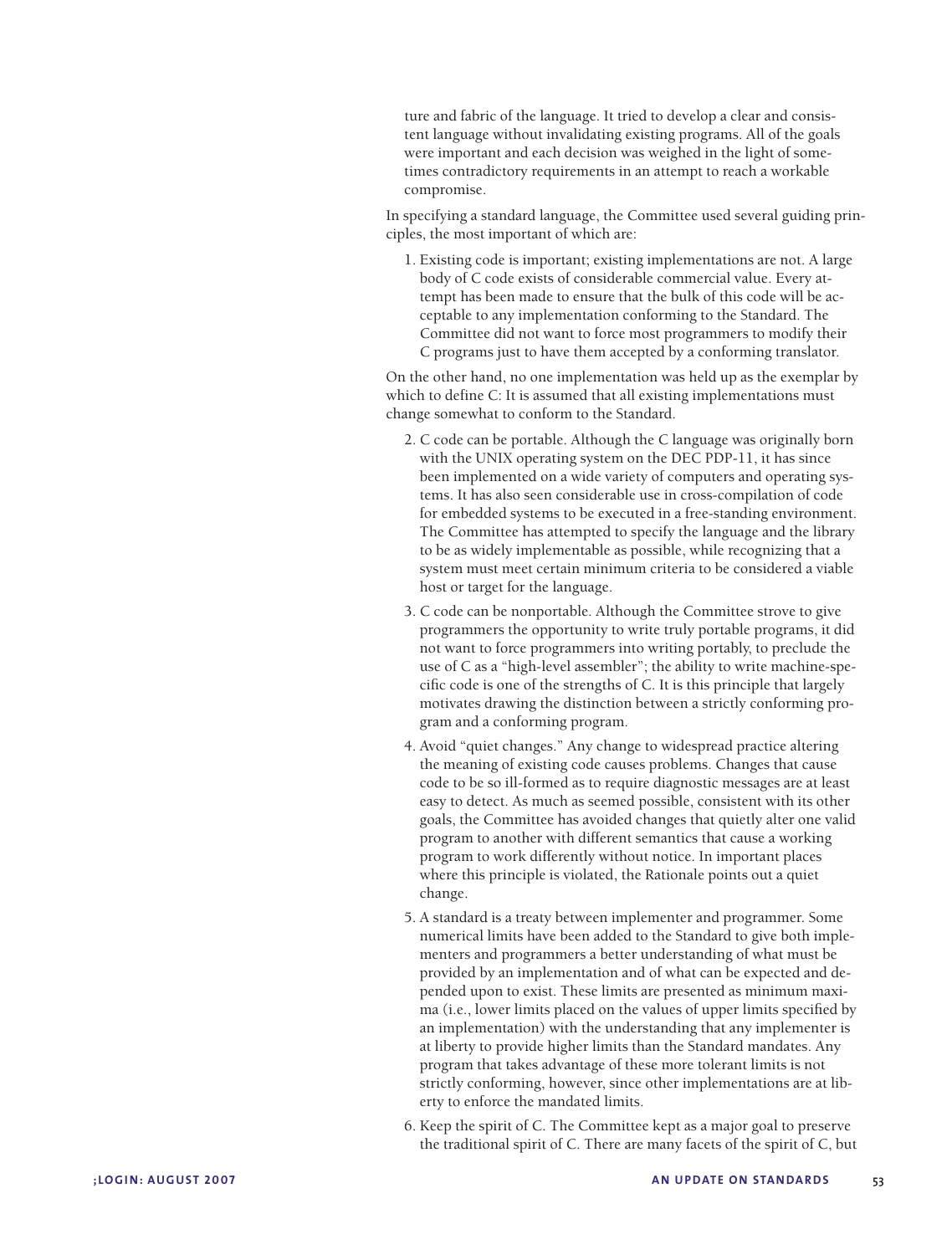the essence is a community sentiment of the underlying principles upon which the C language is based. Some of the facets of the spirit of C can be summarized in phrases like

- (a) Trust the programmer.
- (b) Don't prevent the programmer from doing what needs to be done.
- (c) Keep the language small and simple.
- (d) Provide only one way to do an operation.
- (e) Make it fast, even if it is not guaranteed to be portable.

The last proverb needs a little explanation. The potential for efficient code generation is one of the most important strengths of C. To help ensure that no code explosion occurs for what appears to be a very simple operation, many operations are defined by how the target machine's hardware does it rather than by a general abstract rule. An example of this willingness to live with what the machine does can be seen in the rules that govern the widening of char objects for use in expressions: Whether the values of char objects widen to signed or unsigned quantities typically depends on which byte operation is more efficient on the target machine.

One of the goals of the Committee was to avoid interfering with the ability of translators to generate compact, efficient code. In several cases the Committee has introduced features to improve the possible efficiency of the generated code; for instance, floating point operations may be performed in single-precision if both operands are float rather than double.

## **Goals for C1x**

But why change C at all? Isn't it good enough as it stands? And wasn't the last revision somewhat of a failure? Most compilers still aren't fully conforming.

The short answer is that the current standard is not quite good enough for today's hardware and is just bad enough to need tinkering with. As hardware gets more and more complex and as multicore processors become the normal minimum, applications need additional promises from the language as to what is happening at the hardware level to be sure that they run correctly. Most modern compilers have added their own extensions to the C language to give programmers control over things such as alignment, atomic memory access, and the like. One of the new principles will be based on existing practice: There will be a high bar to get a new feature into the language if something like it is not already in a commercially shipping implementation (not some experimental system released yesterday to some of my close friends).

The Committee also agreed that mistakes were made in the 1999 revision, and we should learn from them. One of the bigger mistakes was thinking that Fortran was the competition, and trying to add the kitchen sink with respect to things such as complex arithmetic. The Committee needs to learn from the mistakes of the past. The major goals for this revision are in the areas of security, parallelism, dynamic libraries, vendor-specific additions, extended character sets, and embedded systems.

Concurrency or parallelism is one of the main motivators. With multicore processors and widespread use of the POSIX pthread model in general acceptance (not to mention some other threading models that are also popular), the language needs to describe a more comprehensive memory model. There was some discussion of this in the C++ revision context in the February 2007 edition of *;login:*.